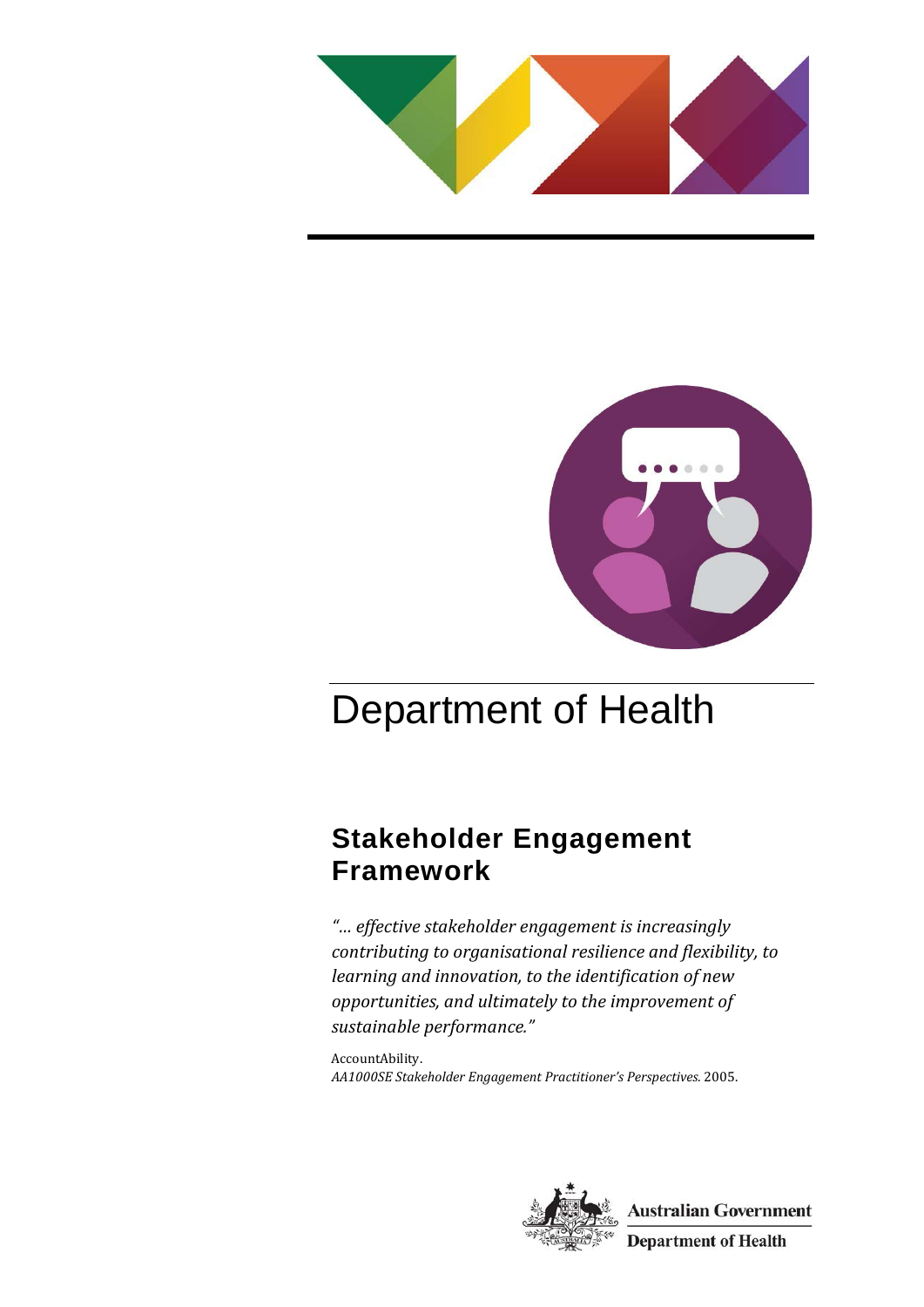# <span id="page-1-0"></span>**Contents**

| Purposeful - We begin every engagement with a clear understanding of what we want to achieve 2    |
|---------------------------------------------------------------------------------------------------|
| Inclusive - We identify relevant stakeholders and make it easy for them to engage 2               |
| Timely - We involve stakeholders from the start and agree on when and how to engage  2            |
| Transparent - We are open and honest in our engagement and set clear expectations 2               |
| Respectful - We acknowledge and respect the expertise, perspective, and needs of stakeholders . 2 |
|                                                                                                   |
|                                                                                                   |
|                                                                                                   |
|                                                                                                   |
|                                                                                                   |
|                                                                                                   |
|                                                                                                   |
|                                                                                                   |
|                                                                                                   |
|                                                                                                   |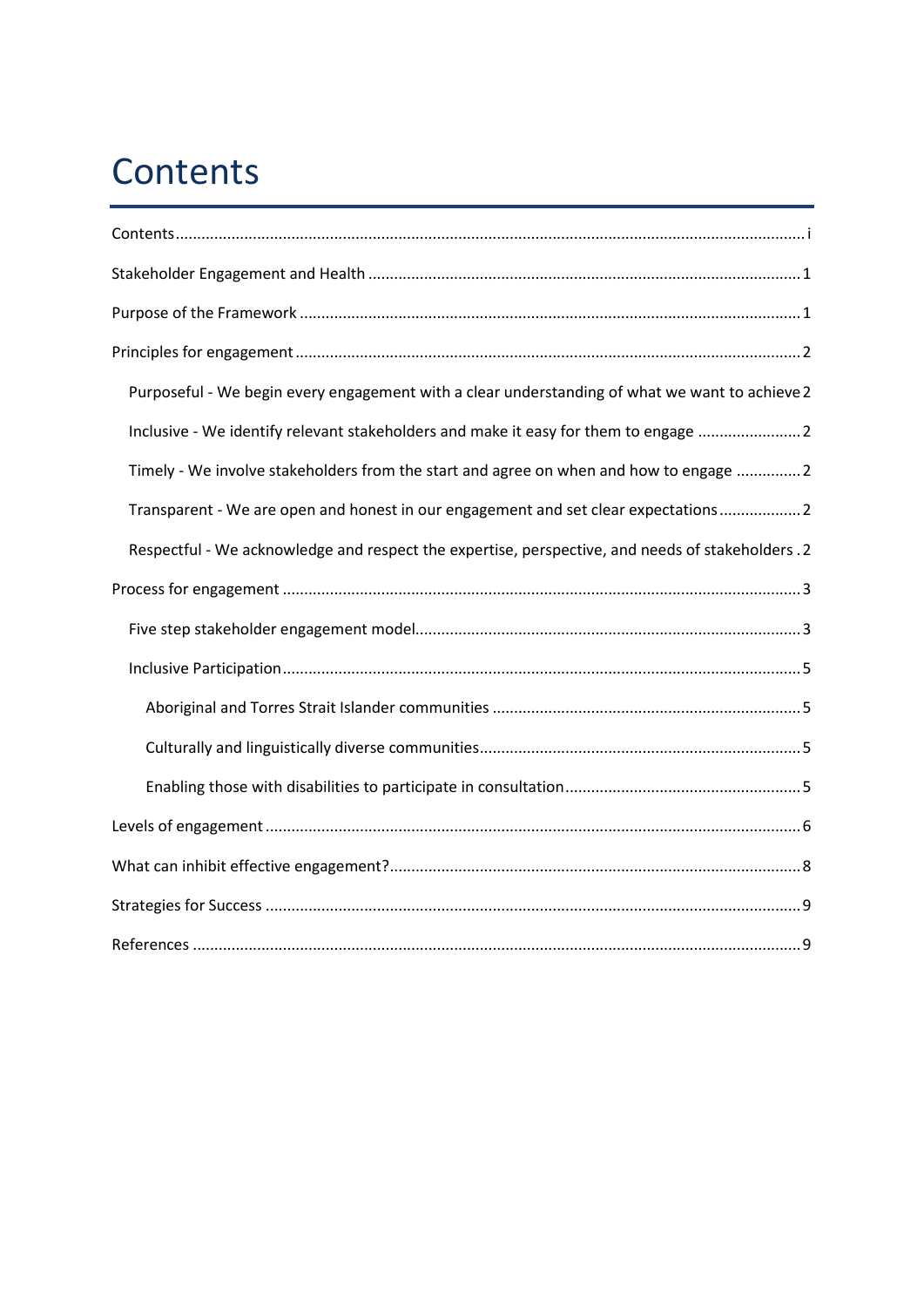### <span id="page-2-0"></span>Stakeholder Engagement and Health

Every day, across all of the department's activities at every level, we engage with people who have a vested interest in what we do and who are, in some way, connected to our purpose. The quality of these relationships with our stakeholders will determine how well we deliver on our vision for better health and wellbeing for all Australians, now and for future generations.

The Department of Health is committed to two-way open communication that involves listening to our stakeholders, keeping them informed and being clear about how their contributions are being used. Having clear expectations keeps the ongoing work understandable, rewarding and focused. This approach is about recognising and understanding the values, beliefs, perceptions and ideas of our stakeholders - not simply just agreeing. Developing relationships that reflect this shared understanding enables differences to be acknowledged and expressed. It provides the basis upon which real dialogue and interaction can occur.

### <span id="page-2-1"></span>Purpose of the Framework

The Stakeholder Engagement Framework outlines the models for engagement, our key actions, our capability improvement agenda, our approach to risk oversight and management, and our performance framework, drawing each back to our strategic priorities:

- better health outcomes and reduced inequality through greater stakeholder engagement
- affordable, accessible, efficient, and high quality health system through collaborating and partnering with others, and
- better sport outcomes.

The framework sets out a strategic approach to stakeholder engagement that includes:

- principles to guide our engagement approach
- a five step model for conducting engagement activities
- a matrix to support tailoring the level of engagement to the task, recognising that tools and strategies must be fit-for-purpose, and appropriate to the issues on which we are seeking to engage
- challenges to consider, and
- strategies for success.

The stakeholder engagement framework is supported by detailed guidance, tools and templates, together with learning and development and a stakeholder management system to support staff throughout the department in planning, designing, undertaking and evaluating stakeholder engagement activities.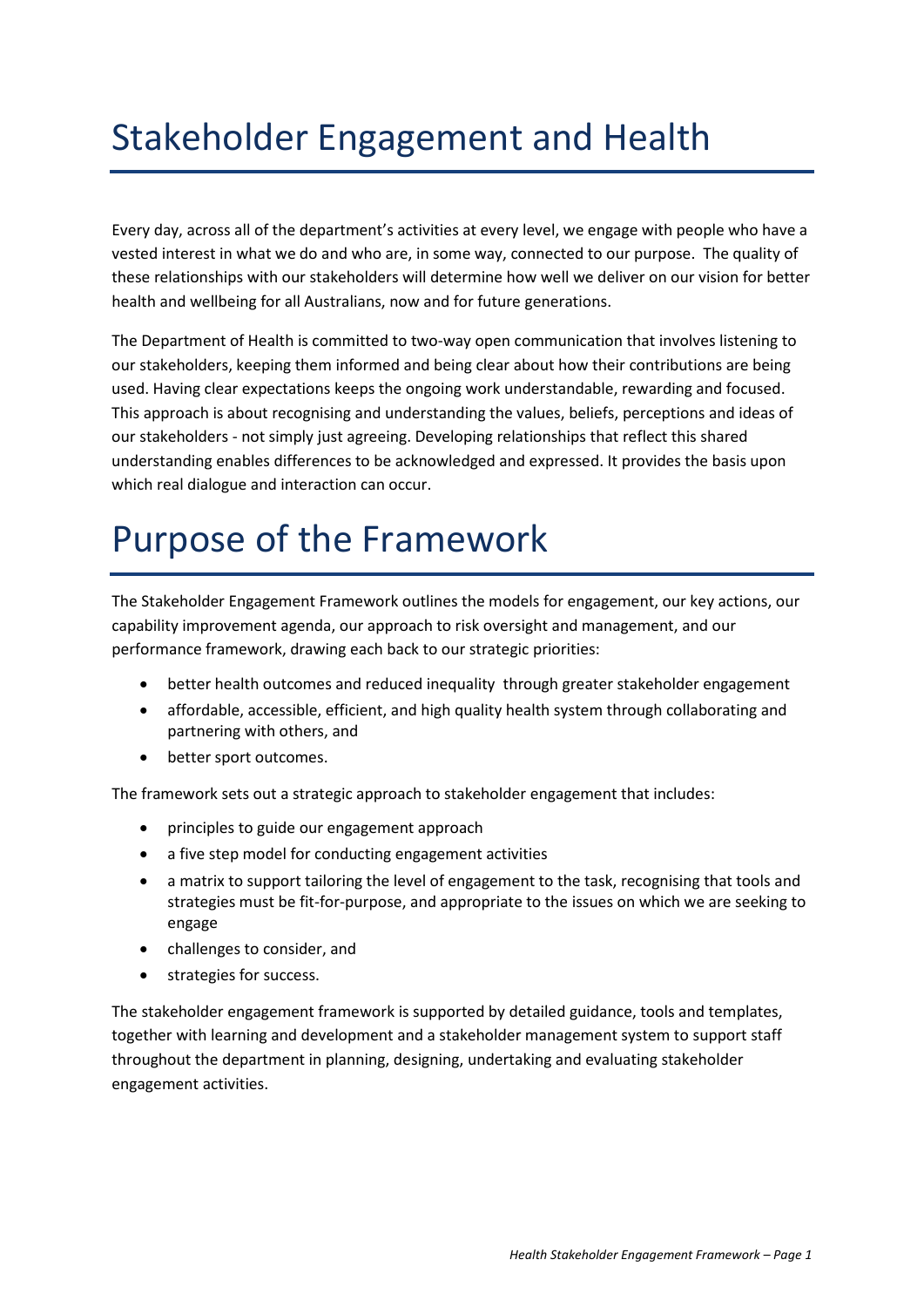# <span id="page-3-0"></span>Principles for engagement

The department has adopted five key principles to guide stakeholder engagement activities. The principles set the standards to which we aspire in building consistent, open and respectful working relationships and were agreed to following extensive consultation within the department.

The principles have been tested against and are consistent with current stakeholder engagement standards and practices across the public and private sectors, locally and internationally.

#### <span id="page-3-1"></span>**Purposeful - We begin every engagement with a clear understanding of what we want to achieve**

- While our engagement will be driven by our strategic priorities, we must be aware of our stakeholders' objectives, environment, expertise and level of influence.
- When we know why we need to engage and we agree on what success looks like, it is easier to conduct focused and meaningful engagement.
- By planning our communication and managing expectations, we aim to build lasting goodwill with stakeholders participating in the process and develop an understanding about their capacity to engage.

### <span id="page-3-2"></span>**Inclusive - We identify relevant stakeholders and make it easy for them to engage**

- We identify and enable the participation of those people and organisations who contribute to, influence, or are affected by our work. This includes those that may be harder to reach for reasons such as language, culture, age or mobility.
- We provide our stakeholders with the information they need to participate in a meaningful way

### <span id="page-3-3"></span>**Timely - We involve stakeholders from the start and agree on when and how to engage**

- We will clearly identify and explain the engagement process, and negotiate with stakeholders, where possible, as to timelines.
- This includes meeting schedules, and response times for information requests or feedback.

#### <span id="page-3-4"></span>**Transparent - We are open and honest in our engagement and set clear expectations**

- We will provide information so stakeholders can participate in a meaningful way and will foster a culture of sharing ideas.
- We will clearly identify and explain the engagement process, the role of stakeholders in the engagement process, and communicate how their input will inform the project.

### <span id="page-3-5"></span>**Respectful - We acknowledge and respect the expertise, perspective, and needs of stakeholders**

- We understand that engagement is a two-way process. We take care to be open to alternative views and to listen as well as speak.
- We respect our stakeholders' expertise and appreciate the benefits of mutual learning.
- We recognise the different communication needs and preferences of stakeholders and endeavour to meet these wherever possible.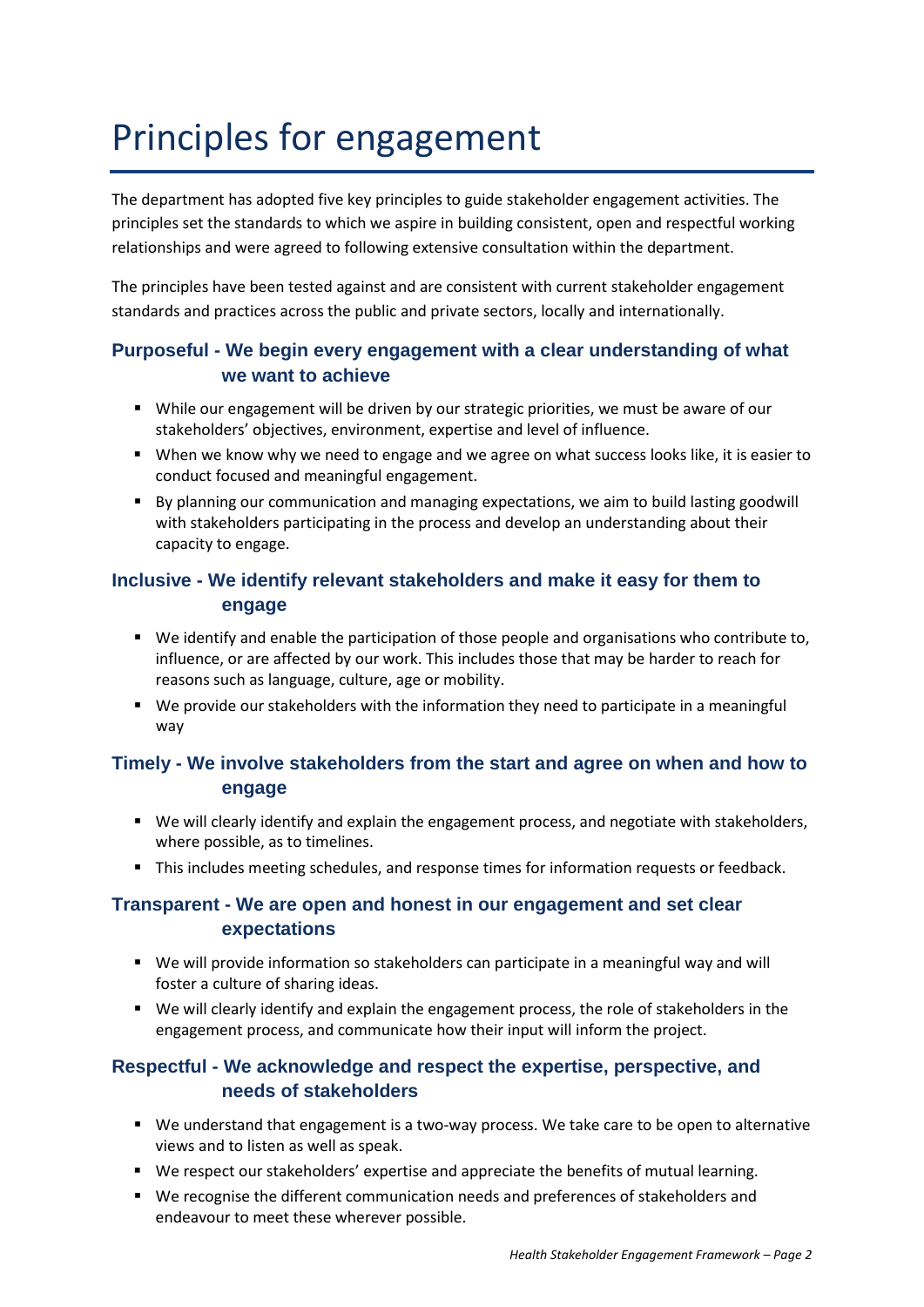### <span id="page-4-0"></span>Process for engagement

The department's model for stakeholder engagement has been adapted from the international standard developed by the Institute of Social and Ethical AccountAbility (2005).

The five-step process is structured to support thorough planning, preparation, action and evaluation of every engagement activity. The process is a dynamic and ongoing cycle, which supports a comprehensive approach to engagement and will, over time, build an evidence-based platform for continuous improvement.

#### <span id="page-4-1"></span>**Five step stakeholder engagement model**

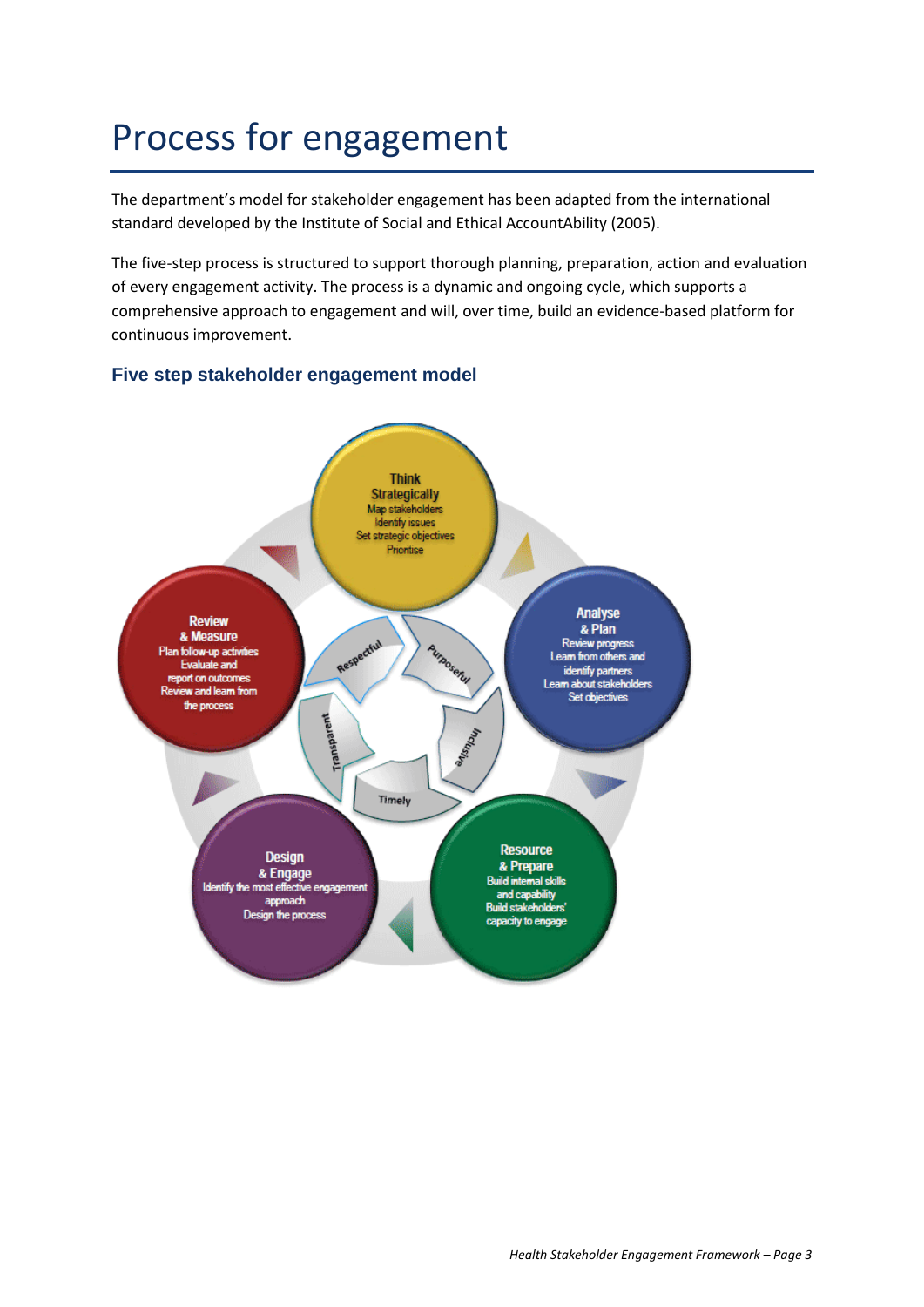| <b>Step</b>  | <b>Description</b>                                                                                                                                                                                                                                                                                                             |
|--------------|--------------------------------------------------------------------------------------------------------------------------------------------------------------------------------------------------------------------------------------------------------------------------------------------------------------------------------|
| <b>Think</b> | We develop an overall consideration of strategic business objectives, how these<br>relate to stakeholders and specific issues, and how you can undertake an initial<br>prioritisation of stakeholders and issues for further analysis.                                                                                         |
| Plan         | Introduce different levels of engagement, and guide the analysis of existing<br>relationships, available resources and organisational constraints. It also helps<br>you to learn more about specific stakeholder's representatives, and to decide<br>on what kind of relationship you want to develop with these stakeholders. |
| Prepare      | Address questions of internal and external competencies and capacities to<br>engage, and how you can ensure that all parties to an engagement are able to<br>join and take part in it effectively.                                                                                                                             |
| Engage       | Address and outline different engagement techniques, and - building on the<br>previous steps - design an approach that suits the needs of your specific<br>situation and help you to reach your objectives.                                                                                                                    |
| Evaluate     | Follow-up on the outputs of engagement, and ensure that your stakeholders<br>feel assured regarding the quality of your efforts.                                                                                                                                                                                               |

How this process is applied will be driven by the purpose, level and type of engagement undertaken. It is also important to note that the process will operate at the strategic and operational ends of stakeholder engagement activities and you may be working on more than one step in the process at any time, with different stakeholders, depending on the nature of the engagement.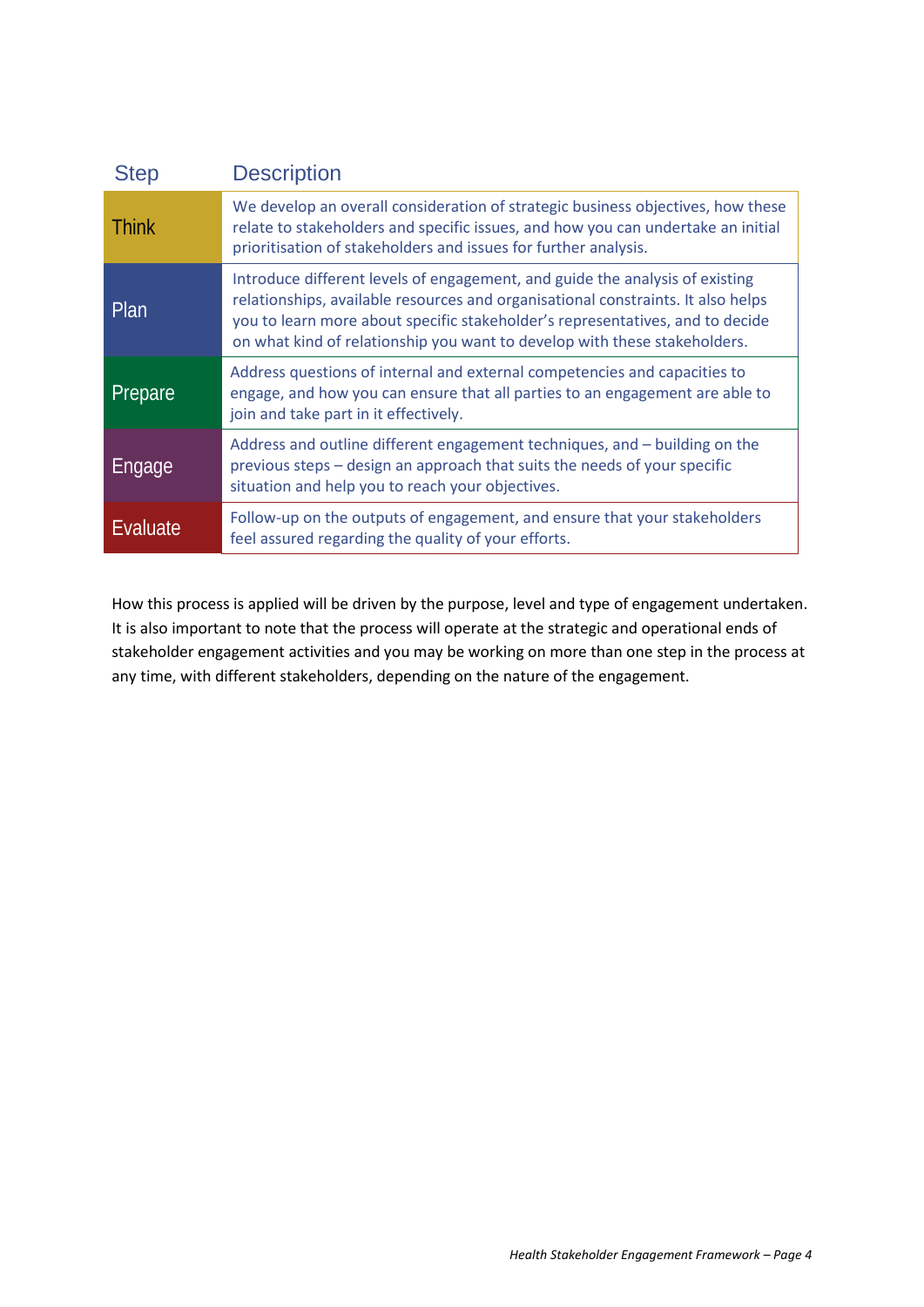#### <span id="page-6-0"></span>**Inclusive Participation**

Inclusion is one of the five Stakeholder Engagement Principles that guide our engagement; we are committed to work with stakeholders who may be harder to reach for reasons such as language, culture, age or mobility. Some of the priority stakeholders for inclusion are:

#### <span id="page-6-1"></span>Aboriginal and Torres Strait Islander communities

A key success factor will be to expand the capability of all staff to engage effectively with Aboriginal and Torres Strait Islander Australians as they develop and deliver policies and services for Indigenous people and communities. Cultural awareness and appreciation, strong engagement skills for the development policy and programme implementation that meet cultural needs and address the social disadvantage faced by Aboriginal and Torres Strait Islander Australians is important to closing the gap in health outcomes.

#### <span id="page-6-2"></span>Culturally and linguistically diverse communities

We recognise that policies and services should be more responsive to the cultural needs of Australians as the population becomes more diverse. There may be a need to develop a cultural diversity plan to address the provision for culturally sensitive services and engagement strategies for communicating with these communities.

#### <span id="page-6-3"></span>Enabling those with disabilities to participate in consultation

The Department's commitment to supporting people with disability in order to maximise their involvement and potential to participate as equal citizens of the Australian society is underpinned by the National Disability Strategy 2010-2020 and the Department's protocol for engaging with people with disability in developing and successfully delivering the Department's business.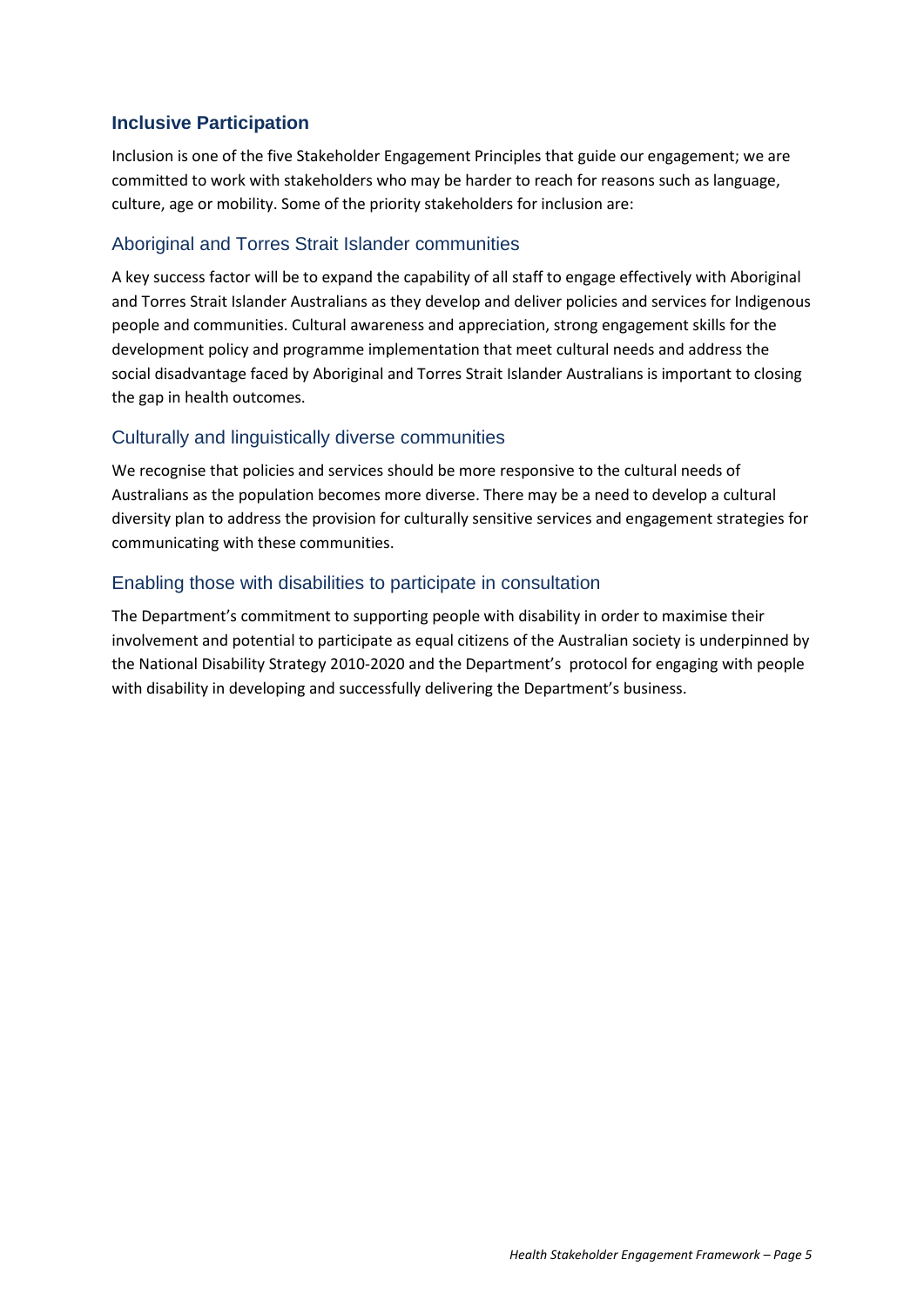# <span id="page-7-0"></span>Levels of engagement

There is no one right stakeholder engagement method and you may choose a number of methods at different stages of the process. Thinking about and selecting the most appropriate method of stakeholder engagement and the relevant tools and techniques to facilitate the engagement process can vary according to the situation, time, skills and resources. All engagement methods have their benefits and limitations and it is important to select the right one and review to ensure the method best fits the particular environment.

The following table provides guidance on the various levels of engagement<sup>[1](#page-7-1)</sup> and our commitment to stakeholders:

| Inform                                                                                                             | Consult                                                                                                                                                                                           | Involve                                                                                                                                                                                                                                      | Collaborate                                                                                                                                                                                                                                                                                                                             | Empower                                                                                                                                                                                                      |
|--------------------------------------------------------------------------------------------------------------------|---------------------------------------------------------------------------------------------------------------------------------------------------------------------------------------------------|----------------------------------------------------------------------------------------------------------------------------------------------------------------------------------------------------------------------------------------------|-----------------------------------------------------------------------------------------------------------------------------------------------------------------------------------------------------------------------------------------------------------------------------------------------------------------------------------------|--------------------------------------------------------------------------------------------------------------------------------------------------------------------------------------------------------------|
| to inform or<br>educate<br>stakeholders in<br>one-way<br>communication,<br>there is no<br>invitation to<br>respond | to gain<br>information and<br>feedback from<br>stakeholders to<br>inform decisions<br>made internally.<br>Limited two-way<br>communication -<br>ask questions,<br>stakeholder<br>provides answers | to work directly<br>with stakeholders<br>throughout the<br>process to ensure<br>that issues and<br>concerns are<br>understood and<br>considered. Two-<br>way or multi-way<br>communication<br>where learning<br>takes place on<br>both sides | to partner with<br>stakeholder<br>and/or<br>stakeholder<br>groups for the<br>development of<br>mutually agreed<br>solutions and<br>joint plan of<br>action. Two-<br>way/multi-way<br>communication<br>where learning,<br>negotiation and<br>decision making<br>on both sides.<br><b>Stakeholders</b><br>work together to<br>take action | to delegate<br>decision-making<br>in the hands of<br>the stakeholders<br>on a particular<br>issue.<br>Stakeholders are<br>enabled/equipped<br>to actively<br>contribute to the<br>achievement of<br>outcomes |
| We will keep you<br>informed                                                                                       | We will keep you<br>informed, listen<br>to your concerns,<br>consider your<br>insights, and<br>provide feedback<br>on our decisions                                                               | We will work with<br>you so that your<br>concerns and<br>issues are directly<br>reflected in<br>alternatives<br>developed and<br>provide feedback<br>on how input<br>influenced the<br>outcome                                               | We will work<br>together to agree<br>on what we will<br>implement and<br>incorporate your<br>advice and<br>recommendations<br>into the outcomes<br>to the maximum<br>extent possible                                                                                                                                                    | We will<br>implement what<br>you decide and we<br>will support and<br>complement your<br>actions                                                                                                             |

**.** 

<span id="page-7-1"></span> $<sup>1</sup>$  Adapted from the International Association for Public Participation (IAP2) Spectrum (2007)</sup>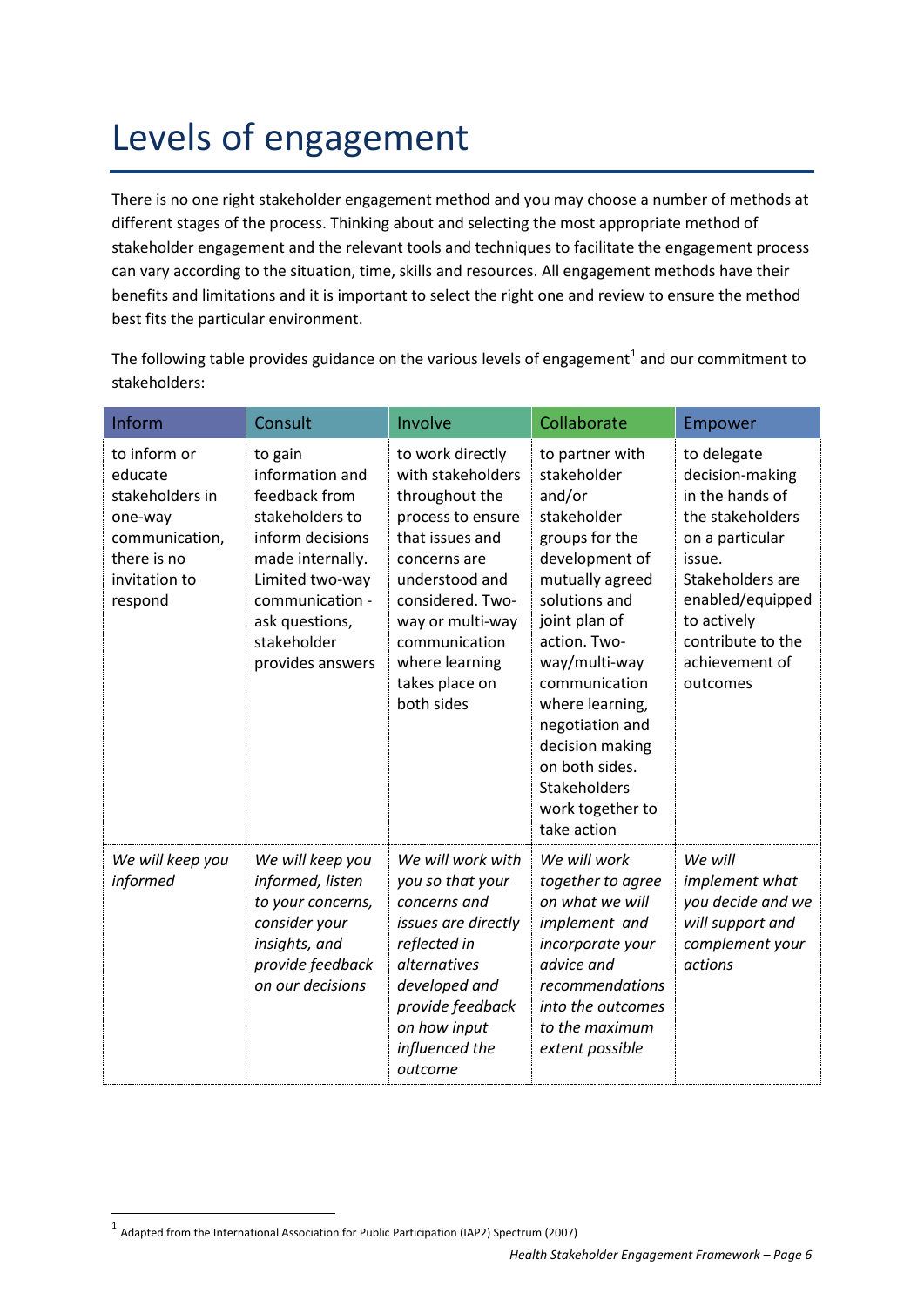The table below provides an outline of suggested ways in which you can engage stakeholders according to each level of engagement. Our activities across the department are diverse, so it would be expected that engagement will occur at all levels.

|                       | Inform                                                                                                                                                                                                      | Consult                                                                                                                                               | Involve                                                                                                                                    | Collaborate                                                                                                           | Empower                                                                                                                              |
|-----------------------|-------------------------------------------------------------------------------------------------------------------------------------------------------------------------------------------------------------|-------------------------------------------------------------------------------------------------------------------------------------------------------|--------------------------------------------------------------------------------------------------------------------------------------------|-----------------------------------------------------------------------------------------------------------------------|--------------------------------------------------------------------------------------------------------------------------------------|
| Methods of engagement | Fact sheets and<br>websites<br><b>Bulletins and</b><br>letters<br>Corporate<br>documents<br>(annual reports)<br>Speeches,<br>conference and<br>public<br>presentations<br>Media releases<br>and advertising | Surveys<br>Focus groups<br>One-on-one<br>meetings<br>Public meetings<br>$\bullet$<br>and workshops<br>On-line feedback<br>$\bullet$<br>and discussion | Multi-stakeholder<br>forums<br>Advisory panels<br>Consultative<br>committees<br>Participatory<br>decision making<br>processes<br>Workshops | Reference groups<br>$\bullet$<br>Joint projects<br>٠<br>Multi-stakeholder<br>initiatives<br>Partnerships<br>$\bullet$ | Integration of<br>stakeholders into<br>governance<br>structure (e.g. as<br>members or<br>shareholders on<br>particular<br>committees |

At lower levels, it may be determined that engagement simply means ensuring stakeholders are well informed about our processes and outcomes. At higher levels, this approach shows that for some issues we may seek more direct stakeholder input. The level of approach applied will be determined by the purpose of the engagement, our role and responsibilities, and the issue or issues being considered.

Three additional levels of engagement also exist – they are Remain Passive, Monitor and Transact as shown below. These can be viewed as not valid engagement, however they can often be the first steps in a building a relationship with stakeholders that can lead to more interactive and effective engagement.

| <b>Remain Passive</b>                                                                                                                                                                                                                                                                                                             | <b>Monitor</b>                                                                                                                                                                                                                                                                  | Inform | <b>Transact</b>                                                                                                                                                                                                                                                                                                                              |
|-----------------------------------------------------------------------------------------------------------------------------------------------------------------------------------------------------------------------------------------------------------------------------------------------------------------------------------|---------------------------------------------------------------------------------------------------------------------------------------------------------------------------------------------------------------------------------------------------------------------------------|--------|----------------------------------------------------------------------------------------------------------------------------------------------------------------------------------------------------------------------------------------------------------------------------------------------------------------------------------------------|
| There is no goal and no<br>engagement at this<br>level of participation.<br>There is no active<br>communication and<br>there is no relationship.<br>An example of this level<br>could include the<br>stakeholder expressed<br>concern through<br>protest, letters, media,<br>websites etc. or<br>pressure via advocacy<br>efforts | There is one-way<br>communication to<br>monitor the views of<br>stakeholders. There is<br>no relationship. An<br>example of this level<br>could include media<br>and internet tracking or<br>monitoring or a<br>dependency on second<br>hand reports from<br>other stakeholders |        | To work together in a<br>contractual relationship<br>where one partner<br>directs the objectives<br>and provides funding.<br>There is limited two-<br>way communication $-$<br>setting and monitoring<br>performance according<br>to the terms of the<br>contract.<br>We will provide the<br>resources to enable you<br>to do what we agreed |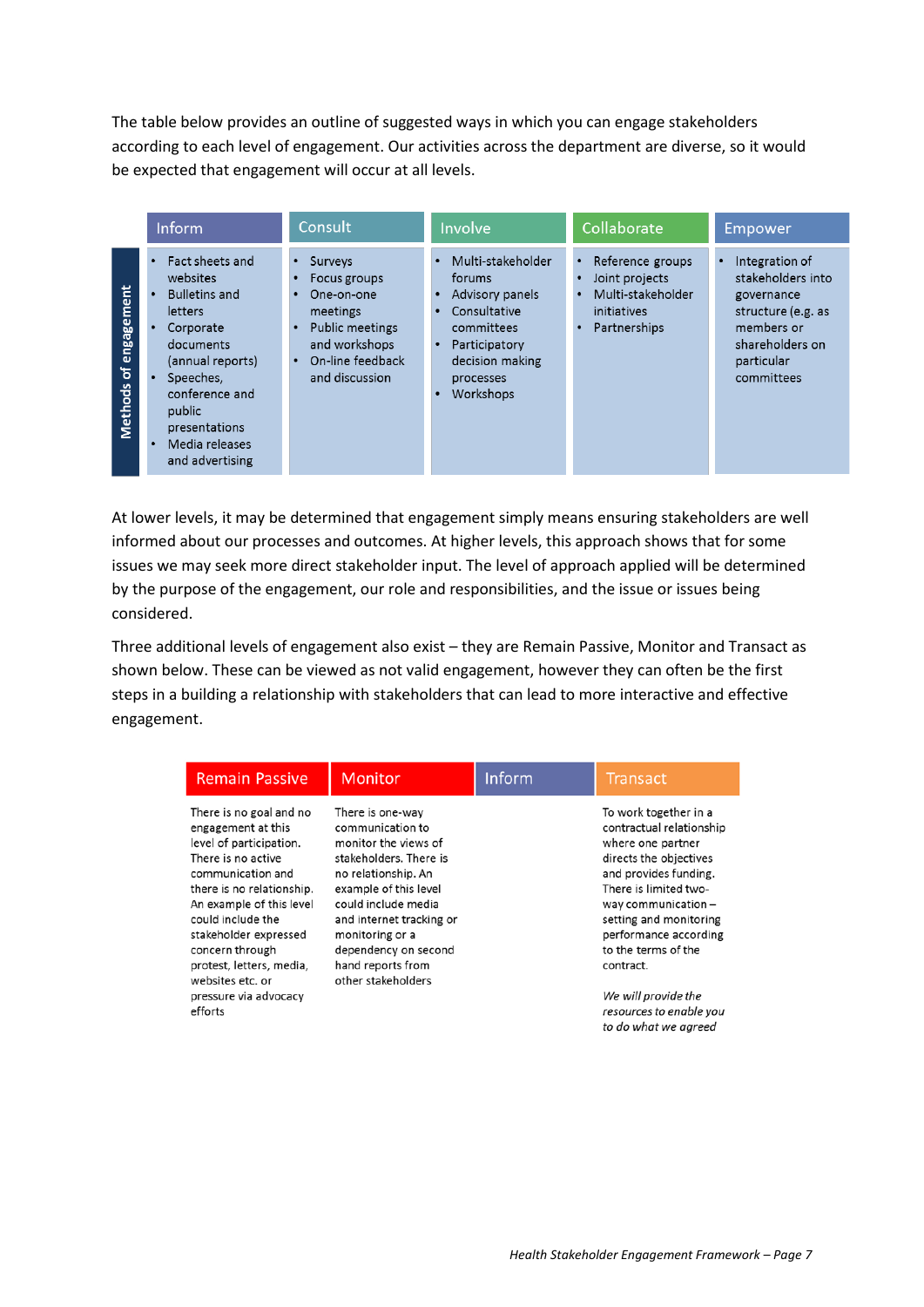# <span id="page-9-0"></span>What can inhibit effective engagement?

The department recommends considering the following barriers to effective engagement, as set out by the Department of Prime Minister and Cabinet (PMC).<sup>[2](#page-9-1)</sup>

| <b>Potential Issue</b>                          | <b>Method for Mitigation</b>                                                                                                                                                                                                                                                                                                                                                                                                                                                                                                  |
|-------------------------------------------------|-------------------------------------------------------------------------------------------------------------------------------------------------------------------------------------------------------------------------------------------------------------------------------------------------------------------------------------------------------------------------------------------------------------------------------------------------------------------------------------------------------------------------------|
| <b>Unclear</b><br>purpose                       | If the purpose of the engagement is poorly defined, all the activities that<br>follow will be affected, including the identification of stakeholders,<br>determining the methods to be used, and managing stakeholder expectations.<br>You may need to involve stakeholders in defining the purpose of the<br>engagement.                                                                                                                                                                                                     |
| <b>Differing</b><br>capacity of<br>stakeholders | Stakeholders can sometimes have different levels of skills and experience in<br>engaging with government. This can affect their ability to fully participate in an<br>initiative, as well as the quality of the information they provide. You may need<br>to work with some stakeholders to build their capacity to contribute, or offer<br>modified or different models of engagement.                                                                                                                                       |
| <b>Insufficient skills</b><br>in the team       | Effective stakeholder engagement requires a specific skill set. The absence of<br>the right skills can hinder collaboration across organisational boundaries and<br>make it hard to identify issues and opportunities. This can result in damaged<br>relationships between government and stakeholders, and poor quality advice<br>and information. During the planning stages, identify skills available and skills<br>required at subsequent stages. Explore options to develop skills and/or engage<br>external expertise. |
| <b>Unfocused</b><br>dialogue                    | Stakeholder engagement can cover a range of issues that are important to<br>stakeholders but may be less so to the initiative. If this happens, it can distract<br>from obtaining relevant input. The engagement plan should be clear on what<br>issues are relevant and how to manage and respond to any ad hoc issues that<br>are raised. Responding to ad hoc issues thoughtfully is important. For example,<br>there may be another area in the department where those issues could be<br>considered further.             |
| <b>Failure to</b><br>review and<br>evaluate     | Without robust review and evaluation it is difficult to know if the approach is<br>working and whether changes are needed. Failure to review and evaluate also<br>reduces the ability to learn from and improve engagement. The engagement<br>plan should include review points throughout the policy design and<br>implementation, with flexibility to adjust the approach if needed.                                                                                                                                        |

**.** 

<span id="page-9-1"></span> $2$  Cabinet Implementation Toolkit (PMC, 2013)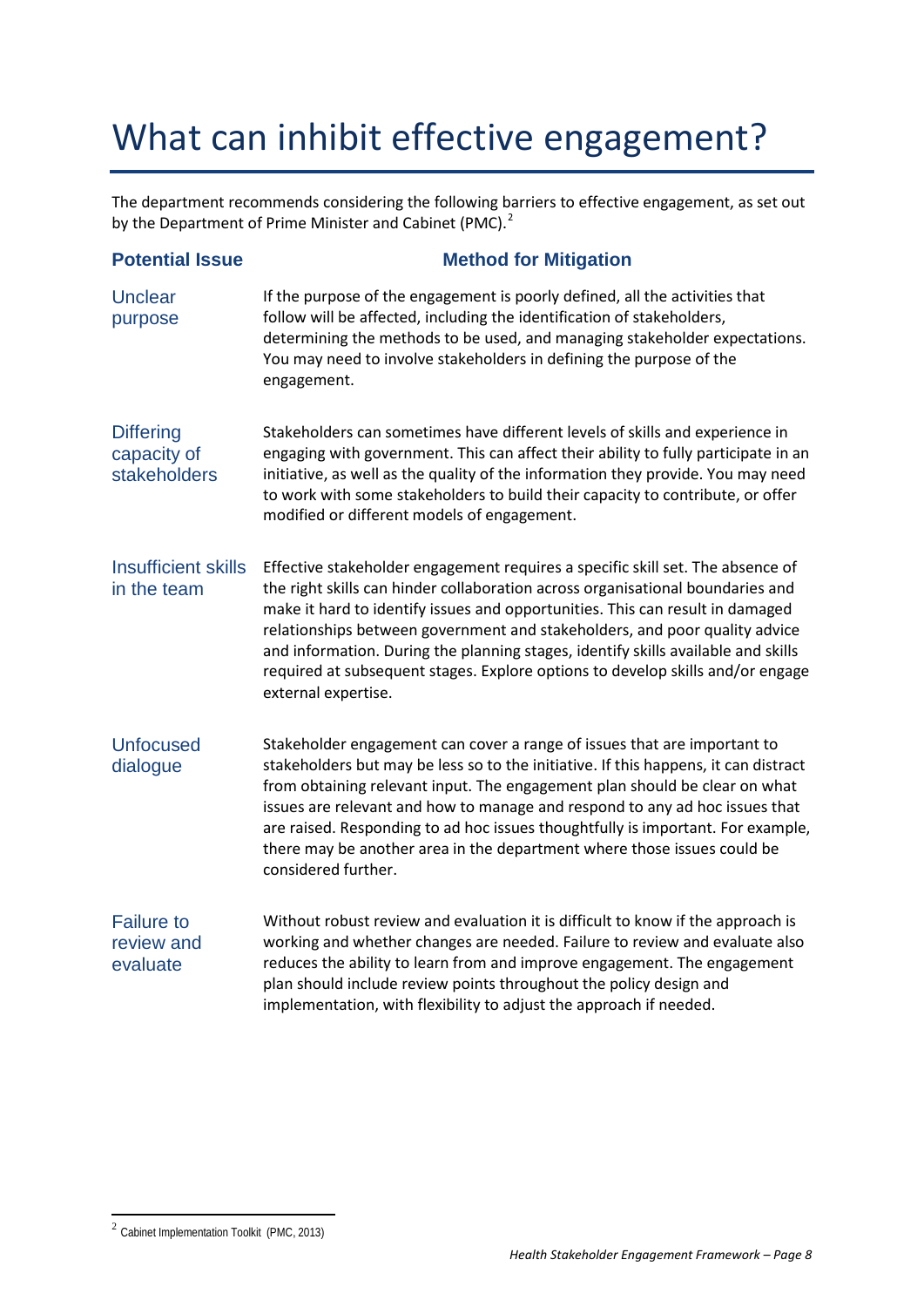### <span id="page-10-0"></span>Strategies for Success

- $\checkmark$  Commit to action
- $\checkmark$  Manage time and resources
- $\checkmark$  Map your stakeholders and get the right stakeholders to the table
- $\checkmark$  Agree on the rules of engagement
- $\checkmark$  Plan the engagement and manage expectations
- $\checkmark$  Ensure a coherent approach across the department
- $\checkmark$  Use a mixed or fit-for-purpose approach
- $\checkmark$  Use consistent and appropriate messages
- $\checkmark$  Act with transparency and accountability
- $\checkmark$  Learn from others
- $\checkmark$  Use the information you collect
- $\checkmark$  Be focussed and flexible
- $\checkmark$  Listen and be respectful
- $\checkmark$  Maintain the right to disagree
- $\checkmark$  Don't expect to change the world overnight!

### <span id="page-10-1"></span>References

AccountAbility. 2005. Stakeholder Engagement Standard AA1000SES

AccountAbility. 2005. *AA1000SE Stakeholder Engagement Practitioner's Perspectives*

Australian National Audit Office (ANAO). 2014. *Better Practice Guide, Public Sector Governance: Strengthening performance through good governance.*

Department of Prime Minister and Cabinet (PMC). 2013. *Cabinet Implementation Toolkit.*

International Association for Public Participation (IAP2). 2007. *IAP2 public participation spectrum*